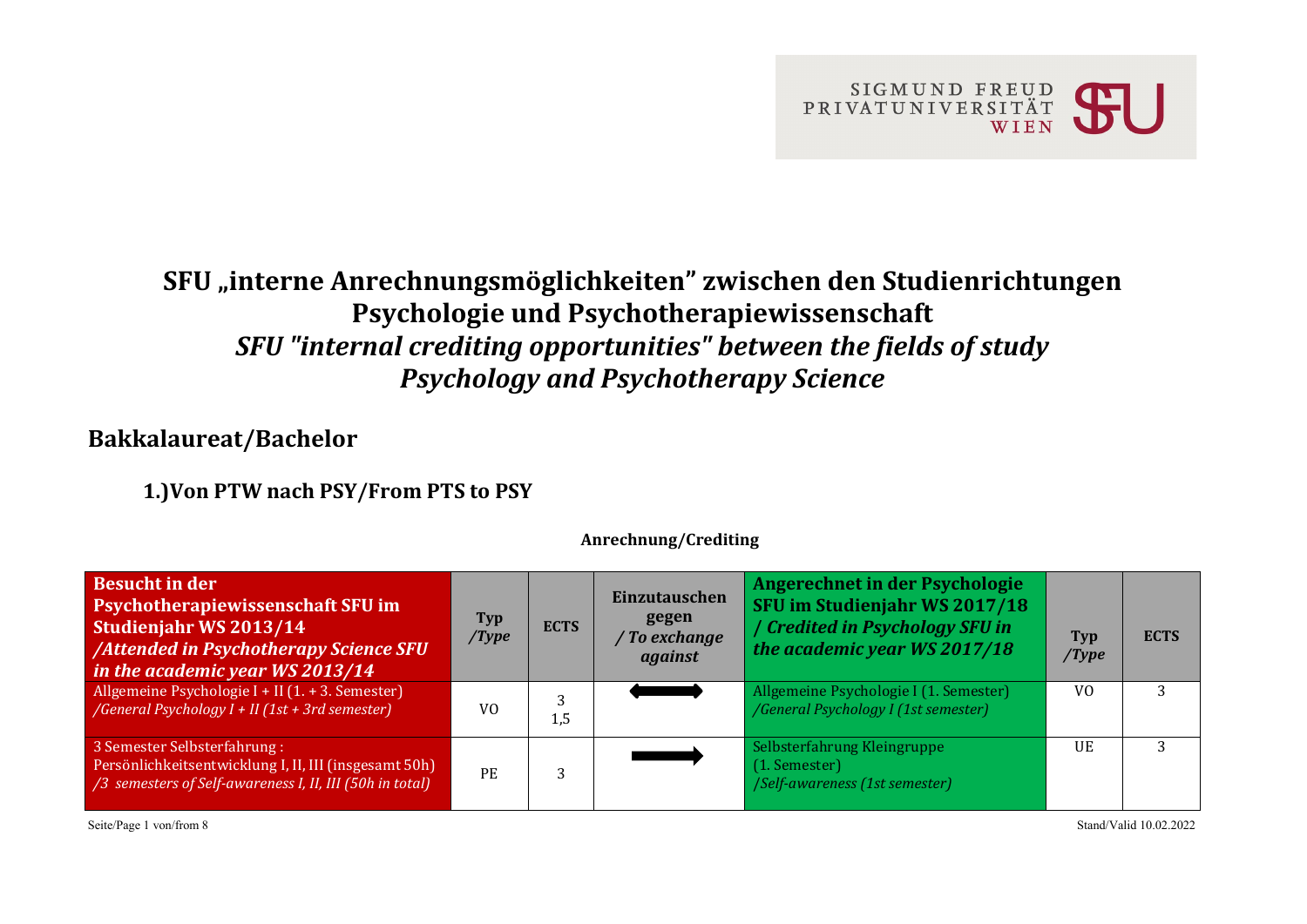

| Psychologische Diagnostik I (1. Semester) +<br>Psychologische Diagnostik II (2. Semester)<br>/Psychological diagnostics I (1st semester) + | V۵<br>⊦UE | ັບ,ບ | Psychologische Diagnostik I (5. Semester)<br><i>Psychological diagnostics I</i><br>$(5th$ semester) |  |
|--------------------------------------------------------------------------------------------------------------------------------------------|-----------|------|-----------------------------------------------------------------------------------------------------|--|
| Psychological diagnostics II (2nd semester)                                                                                                |           |      |                                                                                                     |  |

## **2.)Von PSY nach PTW/From PSY to PTS**

#### **Anrechnung/Crediting**

| Besucht in der Psychologie SFU im<br>Studienjahr WS 2017/18<br><b>/Attended in Psychology SFU in the</b><br>academic year WS 2017/18 | Typ<br>/Type   | <b>ECTS</b> | <b>Einzutauschen</b><br>gegen<br>/To exchange<br>against | Angerechnet in der<br>Psychotherapiewissen. SFU/<br><b>Credited in Psychotherapy SFU</b>                    | <b>Typ</b><br>/Type | <b>ECTS</b> |
|--------------------------------------------------------------------------------------------------------------------------------------|----------------|-------------|----------------------------------------------------------|-------------------------------------------------------------------------------------------------------------|---------------------|-------------|
| Allgemeine Psychologie I (1. Semester)<br>/General psychology I (1st semester)                                                       | V <sub>0</sub> |             |                                                          | Allgemeine Psychologie I + II (1. + 3.<br>Semester)<br>/General Psychology $I + II$ (1st + 3rd<br>semester) | V <sub>0</sub>      | 3           |
| Differenzielle Psychologie I (5. Semester)<br>/Differential psychology I (5th semester)                                              | ILV            |             |                                                          | Differenzielle Psychologie (1. Semester)<br>/Differential Psychology (1st semester)                         | V <sub>0</sub>      |             |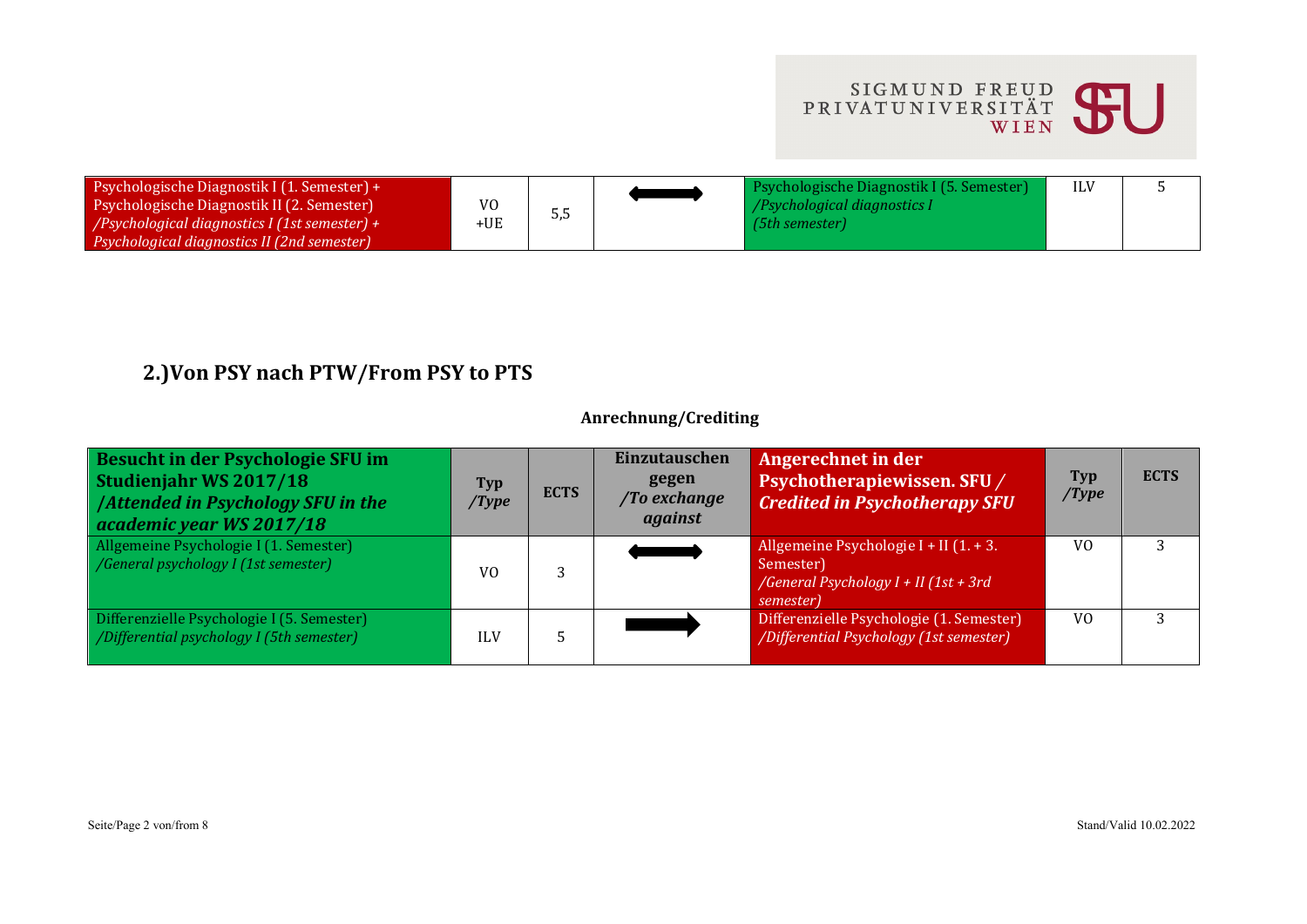

| Neurowissenschaften und Cognitive Sciences<br>(1. Semester)<br>/Neuroscience and Cognitive Sciences<br>$(1st$ semester)                      | <b>ILV</b>     | 5 |                                                                                                               | Neurowissenschaftliche Grundlagen (1.<br>Semester)<br>Mag: Psychotherapie, Neurowissenschaft<br>und Genetik (Mag 3)                           | V <sub>O</sub><br>V <sub>O</sub> | 1,5<br>1,5 |
|----------------------------------------------------------------------------------------------------------------------------------------------|----------------|---|---------------------------------------------------------------------------------------------------------------|-----------------------------------------------------------------------------------------------------------------------------------------------|----------------------------------|------------|
|                                                                                                                                              |                |   |                                                                                                               | /Fundamental principles of neuroscience<br>(1st semester)<br>Master: Psychotherapy, neuroscience and<br>genetics (3rd semester Master)        |                                  |            |
| Psychologische Diagnostik I (5. Semester)<br>/Psychological Diagnostics I (5th semester)                                                     | <b>ILV</b>     | 5 |                                                                                                               | Psychologische Diagnostik I (1. Semester)<br>Psychologische Diagnostik II (2.<br>Semester)                                                    | VO/UE                            | 5,5        |
| Psychologische Diagnostik II (6. Semester)<br>/ Psychological Diagnostics II (6th semester)                                                  | <b>ILV</b>     | 5 |                                                                                                               | /Psychological Diagnostics I (1st semester)<br><b>Psychological Diagnostics II</b><br>(2nd semester)                                          |                                  |            |
| Entwicklungs- und Pädagogische Psychologie I (3.<br>Semester)<br>/ Developmental and Educational Psychology I (3rd<br>semester)              | <b>ILV</b>     | 5 |                                                                                                               | Entwicklungspsychologie VO+PS (3.<br>Semester)<br>/Developmental Psychology VO+PS (3rd<br>semester)                                           | V <sub>0</sub><br>PS             | 1,5<br>1,5 |
| Sozialpsychologie I (5. Semester)<br>/Social Psychology I (5th semester)                                                                     | <b>ILV</b>     | 5 |                                                                                                               | Sozialpsychologie (3. Semester)<br>/Social Psychology (3rd semester)                                                                          | V <sub>0</sub>                   | 1,5        |
| Statistik I (2. Semester)<br>/Statistics I (2nd semester)                                                                                    | <b>ILV</b>     | 5 |                                                                                                               | Statistische Datenanalyse und<br>quantitative Methodik (3. Semester)<br>/Statistical data analysis and quantitative<br>methods (3rd semester) | V <sub>0</sub><br>UE             | 1,5<br>1,5 |
| Einführung in die empirische Human- und<br>Sozialforschung (1. Semester)<br>/Introduction to Philosophy of Social Research (1st<br>semester) | V <sub>0</sub> | 3 | Beliebige Kombination<br>der folgenden LVs mit<br>der PSY Summe von 6<br>ECTS-Punkten<br>/ Any combination of | Wissenschafts- und Forschungsmethodik<br>I (2. Semester)                                                                                      | V <sub>0</sub><br>UE             | 3<br>1,5   |

Seite/Page 3 von/from 8 Stand/Valid 10.02.2022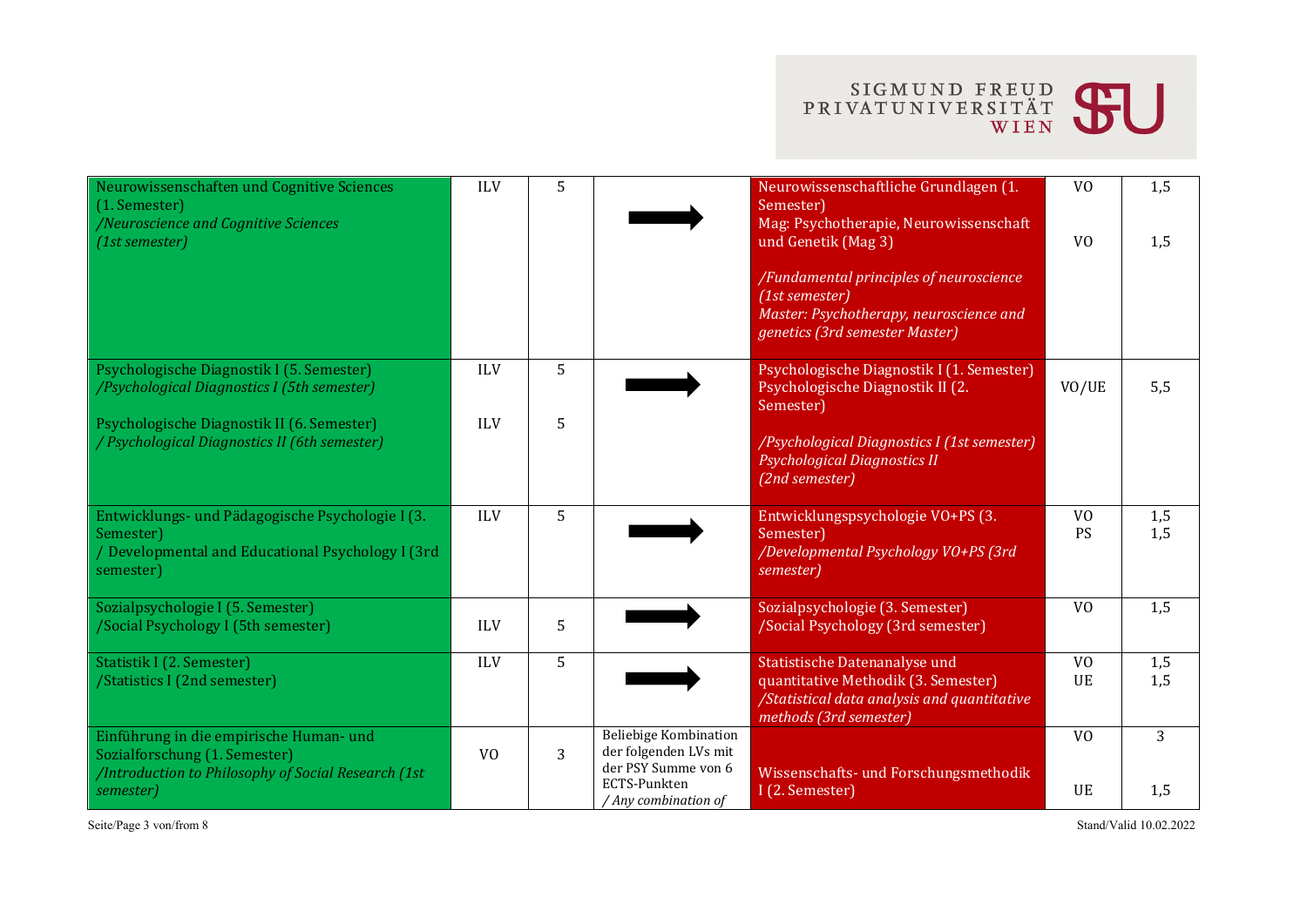

| Einführung in die empirische Human- und<br>Sozialforschung (1. Semester)<br>/Introduction to Philosophy of Social Research (1st)<br>semester)                                      | <b>PS</b>      | $\overline{2}$ | the following courses<br>with the PSY total of 6<br><b>ECTS</b> credits | /Scientific research methods I (2rd<br>semester)                                                               | V <sub>0</sub> | 1,5 |
|------------------------------------------------------------------------------------------------------------------------------------------------------------------------------------|----------------|----------------|-------------------------------------------------------------------------|----------------------------------------------------------------------------------------------------------------|----------------|-----|
| Einführung in die quantitativen Methoden der<br>Erhebung (4. Semester)<br>/Exercise Introduction to Quantitative Methods of<br>Data Collection: Test Theory (4th semester)         | V <sub>0</sub> | 3              |                                                                         |                                                                                                                |                |     |
| Übungen zur Einführung in quantitativen Methoden<br>der Erhebung (4. Semester)<br>/Exercise Introduction to Quantitative Methods of<br>Data Collection: Test Theory (4th semester) | <b>UE</b>      | 5.             |                                                                         | Wissenschafts- und Forschungsmethodik<br>I (2. Semester)<br>/Scientific research methods I (2rd<br>semester)   |                |     |
| Einführung in qualitative Methoden I (3. Semester)<br>/Introduction to Qualitative Methods I (3rd<br>semester)                                                                     | V <sub>0</sub> | 3              |                                                                         |                                                                                                                |                |     |
| Proseminar qualitative Methoden I (3. Semester)<br>/Proseminar Introduction to Qualitative Methods I<br>(3rd semester)                                                             | <b>PS</b>      | 5              |                                                                         | Wissenschafts- und Forschungsmethodik<br>II (4. Semester)<br>/Scientific research methods II<br>(4th semester) |                |     |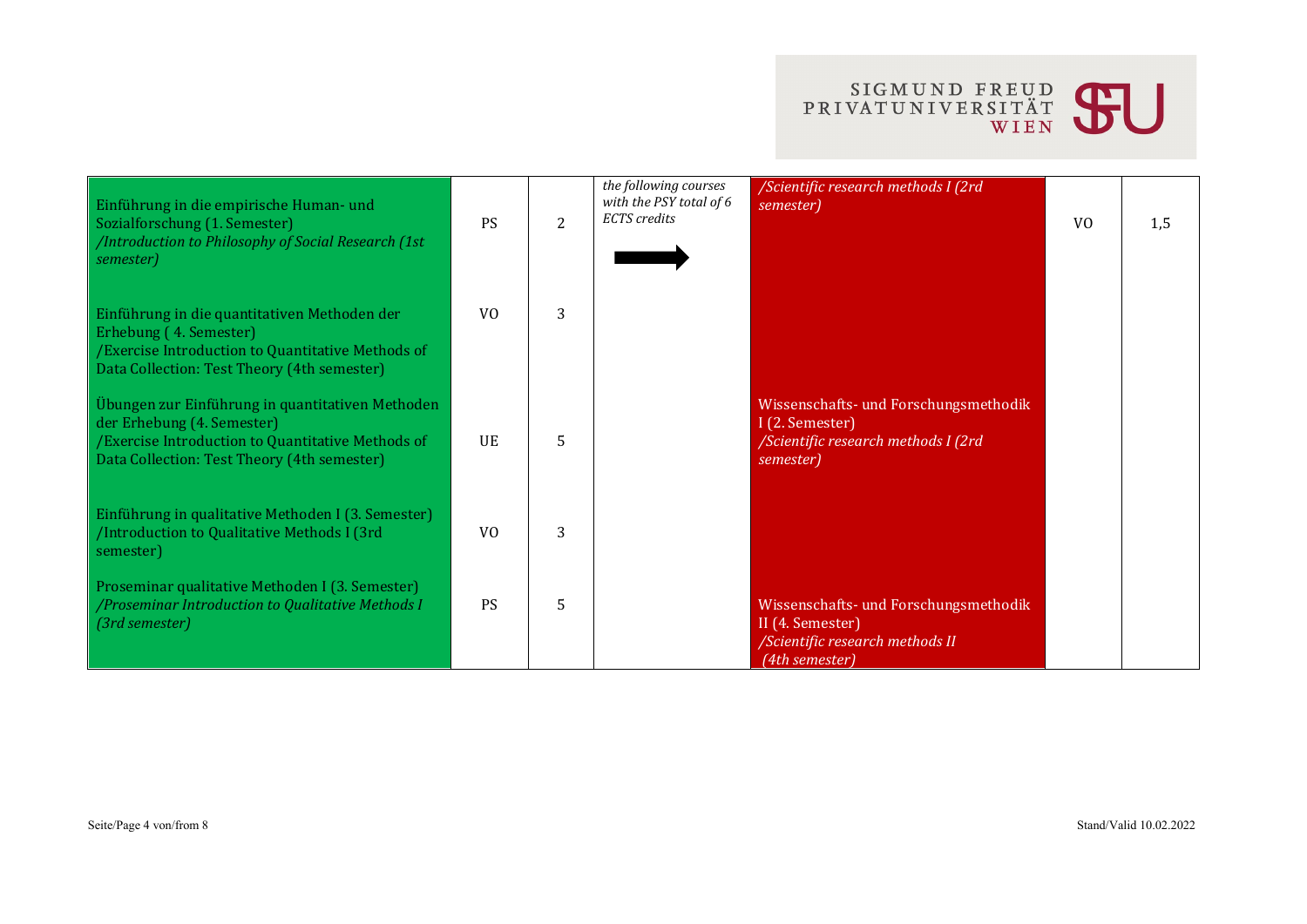

| Einführung in qualitative Methoden I (3. Semester)<br>/ Proseminar Introduction to Qualitative Methods I<br>$(3rd$ semester)<br>Proseminar qualitative Methoden I (3. Semester)<br>/ Proseminar Introduction to Qualitative Methods I<br>$\lceil$ (3rd semester) | V <sub>0</sub><br><b>PS</b> | 3<br>5. | Beliebige Kombination<br>der folgenden LVs mit<br>der PSY Summe von<br>5.5 ECTS-Punkten<br>/ Any combination of<br>the following courses<br>with the PSY total of 5.5<br>ECTS credits |                                                                                                                                                  | $VO+UE$<br>$VO+UE$ | $1,5+1,5$<br>$1,5+1$ |
|------------------------------------------------------------------------------------------------------------------------------------------------------------------------------------------------------------------------------------------------------------------|-----------------------------|---------|---------------------------------------------------------------------------------------------------------------------------------------------------------------------------------------|--------------------------------------------------------------------------------------------------------------------------------------------------|--------------------|----------------------|
| Einführung in qualitative Methoden II (4. Semester)<br>/Introduction to Qualitative Methods II (4th<br>semester)                                                                                                                                                 | V <sub>0</sub>              | 3       |                                                                                                                                                                                       | <b>Qualitative Interpretation</b><br>/Qualitative interpretation                                                                                 |                    |                      |
| Proseminar qualitative Methoden II (4. Semester)<br>/Proseminar Introduction to Qualitative Methods II<br>$(4th$ semester)                                                                                                                                       | <b>PS</b>                   | 5.      |                                                                                                                                                                                       | Mag: Methoden der qualitativen<br>Psychotherapieforschung (Mag 2)<br>/Master: Qualitative psychotherapy<br>research method (2nd semester Master) |                    |                      |
|                                                                                                                                                                                                                                                                  |                             |         |                                                                                                                                                                                       |                                                                                                                                                  |                    |                      |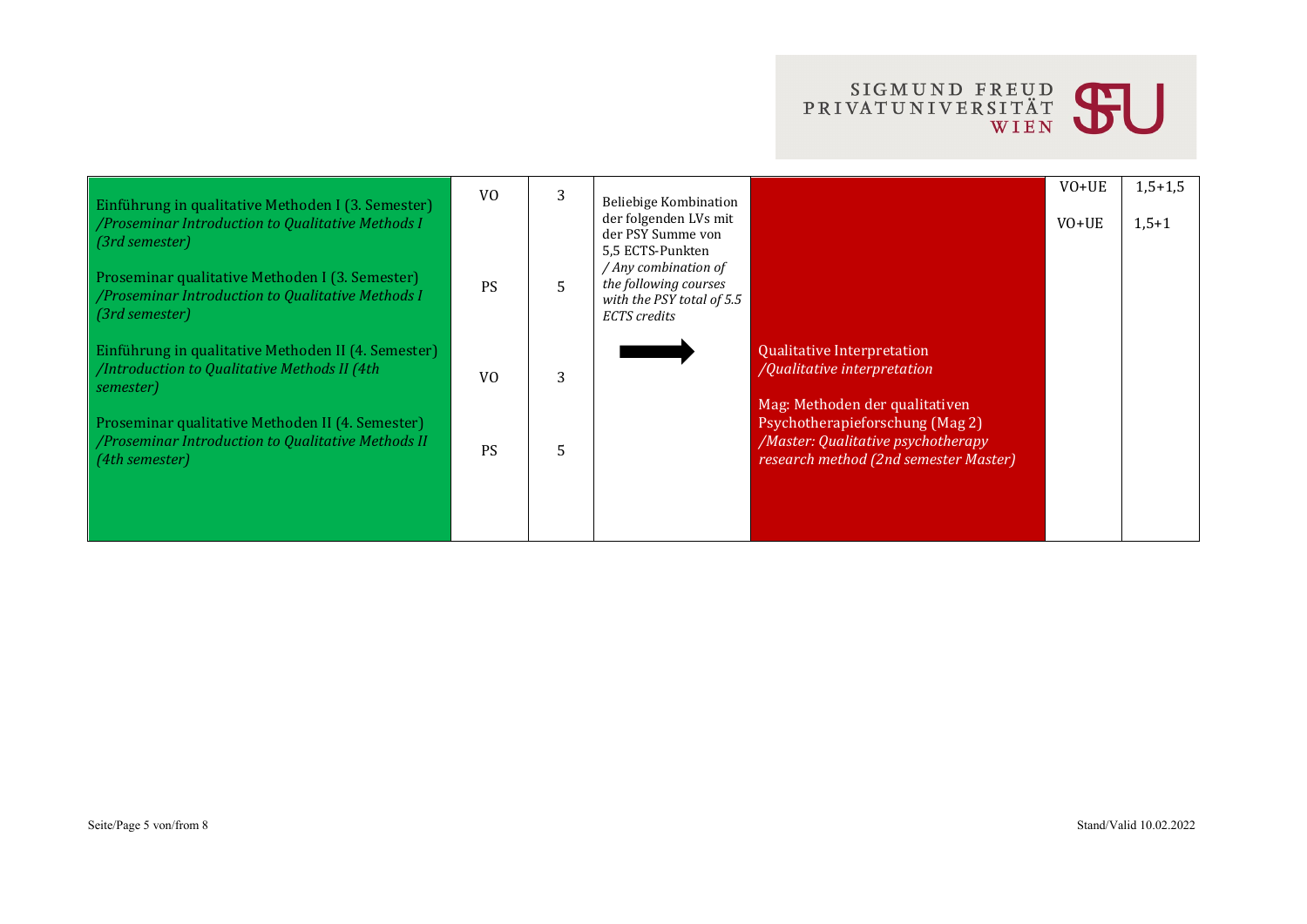

## **Magister – Anrechnungsmöglichkeiten***/Master's degree - credit options*

**3.)Von PTW nach PSY***/From PTS to PSY*

| <b>Besucht in der</b><br>Psychotherapiewissenschaft SFU/<br><b>Attended in Psychotherapy Science SFU</b>                                           | <b>Typ</b><br>/Type    | <b>ECTS</b> | Einzutauschen<br>gegen<br>/To exchange<br>against                                                           | Angerechnet in der Psychologie<br><b>SFU/Credited in Psychology SFU</b>                                                                                | Typ<br>/Type   | <b>ECTS</b> |
|----------------------------------------------------------------------------------------------------------------------------------------------------|------------------------|-------------|-------------------------------------------------------------------------------------------------------------|--------------------------------------------------------------------------------------------------------------------------------------------------------|----------------|-------------|
| Gesundheit und Krankheit aus gesellschaftlicher<br>Perspektive (1. Semester)<br>/Health and illness in a historical persepective (1st<br>semester) | V <sub>0</sub>         | 1,5         | Beliebige Kombination<br>der LVs aus der PTW<br>mit der Summe von 3<br>ECTS-Punkten<br>/ Any combination of | Paradigmen der Klinischen Psychologie (I.                                                                                                              | V <sub>0</sub> | 3           |
| Krankheitslehre I (1. Semester)<br>/Psychopathology I (1st semester)<br>Krankheitslehre II (2. Semester)<br>/Psychopathology II (2nd semester)     | <b>SE</b><br><b>SE</b> | 1,5<br>1,5  | courses from the PTW<br>with a total of 3 ECTS<br>credits.                                                  | <b>Semester) / Paradigms of Clinical</b><br>Psychology (1st semester)                                                                                  |                |             |
| Differenzielle Krankheitslehre I - Trauma<br>(2.Semester)<br>/Differential psychopathology I - Trauma (2nd<br>semester)                            | V <sub>0</sub>         | 1,5         |                                                                                                             | Psychopathologie und Genese psychischer<br>Störungen (1. Semester)<br>/Psychopathology and Classification of<br>Psychological Disorders (1st semester) | V <sub>0</sub> | 3           |
| Psychische Störungsbilder im gesellschaftlichen<br>Kontext (2. Semester)<br>/Psychological disorders in the social context (2nd                    | V <sub>0</sub>         | 1,5         |                                                                                                             | Methoden und Tätigkeitsfelder klinisch-<br>psychologischer Intervention (2.                                                                            | V <sub>0</sub> | 3           |

#### **Anrechnung***/Crediting*

Seite/Page 6 von/from 8 Stand/Valid 10.02.2022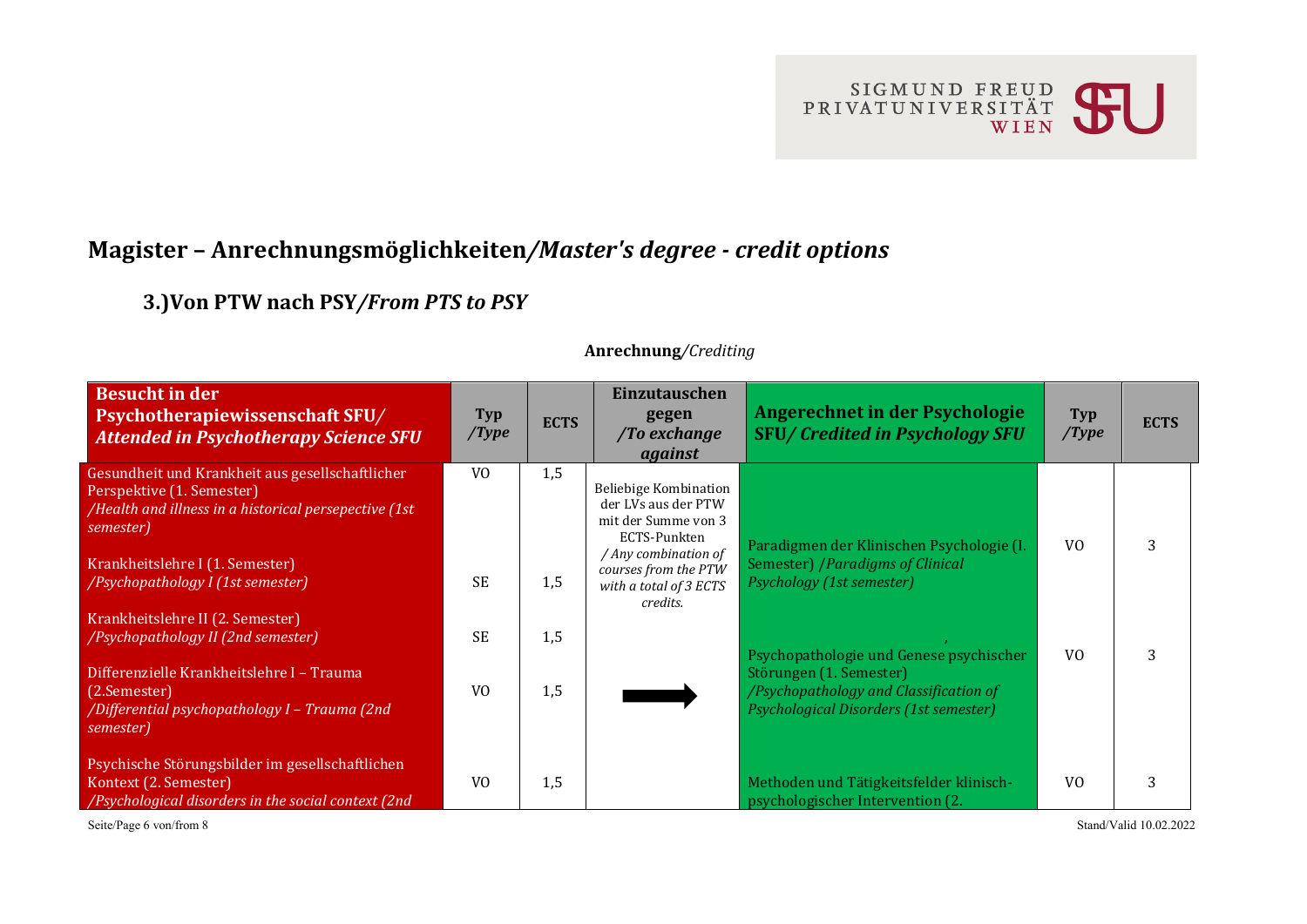

| semester)<br>Differenzielle Krankheitslehre II - Psychosen<br>(3.Semester)<br>/Differential psychopathology II - Psychosis (3rd<br>semester) | V <sub>0</sub> | 1,5 | Semester) / Methods and Scope of<br>Activities of Clinical-psychological<br><b>Interventions (2nd Semester)</b> |  |
|----------------------------------------------------------------------------------------------------------------------------------------------|----------------|-----|-----------------------------------------------------------------------------------------------------------------|--|
| Differenzielle Krankheitslehre III - Sucht (4.<br>Semester)<br>/Differential psychopathology III - Addiction (4th<br>semester)               | V <sub>0</sub> | 1,5 |                                                                                                                 |  |

## **4.)Von PSY nach PTW***/From PSY to PTS*

#### **Anrechnung***/Crediting*

| <b>Psychologie SFU Magister</b><br>/Psychology SFU Master                                                                                                                | <b>Typ</b><br>/Type | <b>ECTS</b> | Einzutauschen<br>gegen<br>/To exchange<br>against | <b>Magister der</b><br>Psychotherapiewissenschaft SFU<br>/Psychotherapy SFU Master                          | Typ<br>/Type | <b>ECTS</b> |
|--------------------------------------------------------------------------------------------------------------------------------------------------------------------------|---------------------|-------------|---------------------------------------------------|-------------------------------------------------------------------------------------------------------------|--------------|-------------|
| Forschungsmethoden und Evaluation - Quantitative<br>Verfahren I (1. Semester)<br>/Research Methods and Evaluation - Quantitative<br>Research Techniques I (1st semester) | <b>ILV</b>          |             |                                                   | Methoden der quantitativen<br>Psychotherapieforschung<br>/Quantitative methods in psychotherapy<br>research | $VO+U$       | $1,5+1$     |
| Forschungsmethoden und Evaluation - Qualitative<br>Verfahren I (1. Semester)<br>/Research Methods and Evaluation - Qualitative                                           | <b>ILV</b>          |             |                                                   | Methoden der qualitativen<br>Psychotherapieforschung<br>/Qualitative methods in psychotherapy               | $VO+U$       | $1,5+1$     |

Seite/Page 7 von/from 8 Stand/Valid 10.02.2022